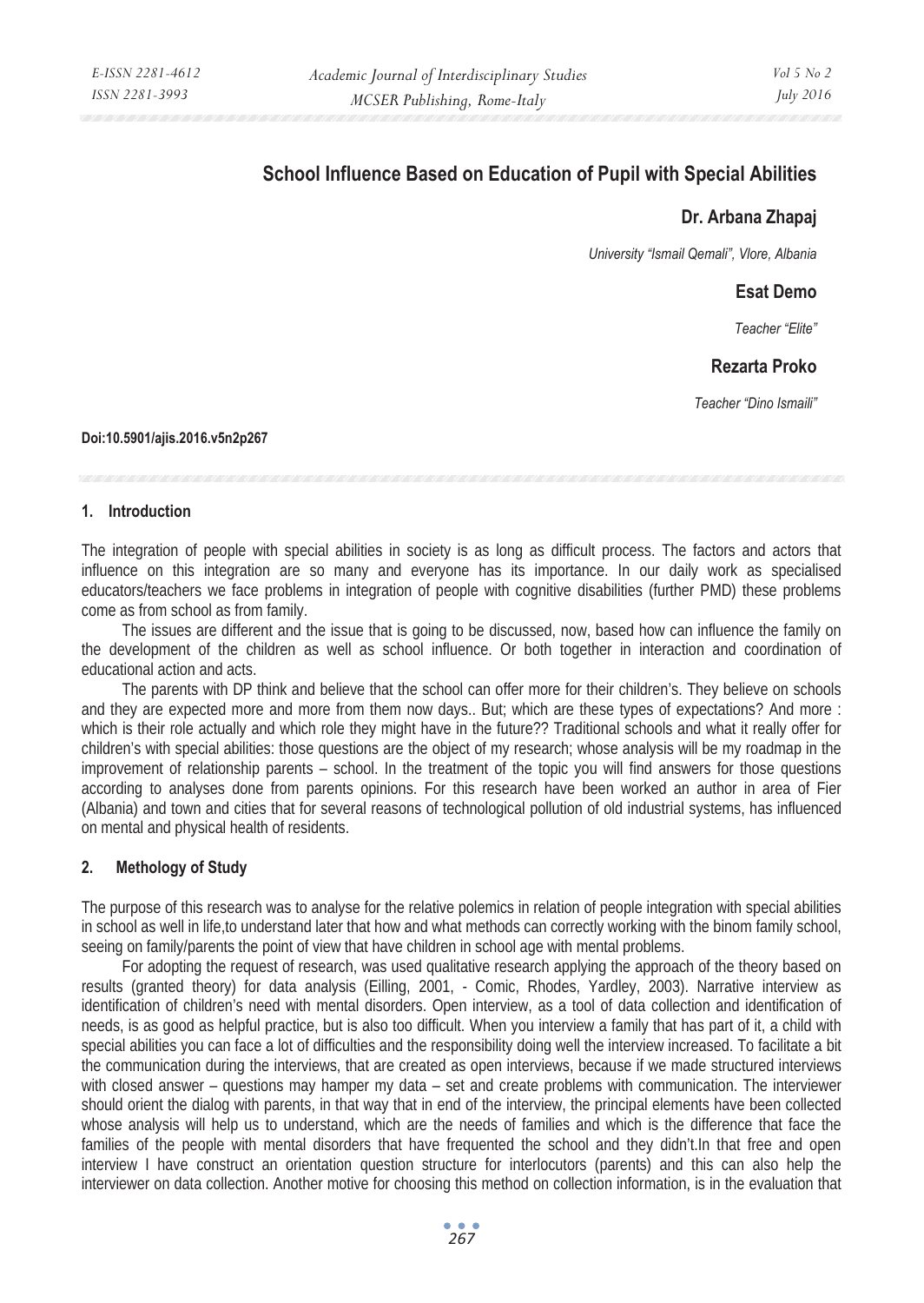| E-ISSN 2281-4612 | Academic Journal of Interdisciplinary Studies | Vol 5 No 2       |
|------------------|-----------------------------------------------|------------------|
| ISSN 2281-3993   | MCSER Publishing, Rome-Italy                  | <i>July 2016</i> |
|                  |                                               |                  |

is done, as more suitable for research that have analytical descriptive and interpretative nature,thing that we will face in each chapter of this research, interviews that try to identificate and describe the issues of children's with DP that goes to school and those who don't,to understand which is the difference and what good and bad brings this social integration of the children and their educational professional possible future.

## **3. Sampling and Subject Selection**

To enable an objective research in the sense of selection in that way that we have inclusiviness of all polemics were involved 24 families/ parents that has one child at least with mental disabilities (in some cases the family involves more than 1) in school age from 8 to 16 years old, which are diagnosed medically as children with mental disorders, so with blizzard development that live in the city of Fier. I selected this age group of children, because of the researches that are done in other places results that the main polemics that experience families especially parents has been increased in this period. The second critter, from time but not least of involving the parents in the research were that they have a mental handicapped children, because of other disabilities will not have the same polemics and we can't compare from their experience with their Ak children as in their report related with the experience that have had in school. So for above mentioned reasons, the sampling of selected parents/families was not by case, but on the contrary was with purpose. I should highlight since the beginning that the most of answers from the interviewed person are given by mothers of these children. Even though, in mostly cases the fathers were present and rarely intervene. This does not mean that they (fathers) have nothing to say, since mother is the main caretaker so they they know well problems that their children has, his needs, are more vulnerable from physical and mental charge or from social isolations.

Also, other studies are supported on this champion selection.

## **4. Results and Suggestions of Tests Conducted**

To do an analysis from the done interview I will see the key words that are mentioned and I will analysis them based on some dimensions.

#### *4.1 Question 1: What do you think that the school has brought to them?*

#### *4.1.1 First dimension cognitive development*

The school has helped us in the development of the child, because he has learnt to write and learn, but also to do calculations.

But this was a little good in done interviews; this means that school doesn't have accomplished her role in their intellectual development.

#### *4.1.2 Second dimension. Social integration.*

Some of parents declaration about their children and the haw they feel in school were :

Feel good and, relaxed and they are very sociable with their friends.

- The school has helped a lot because there is an environment full of children and exist more contacts with the others as can be had if the child will not go to school.
- being part of the class, means takes part in different parties that the class organises like common games, and being part also of physical education class.. This makes her to socialise and feels good in a group.
- At school she has desire to be activated, learns how to behave, wait the queue when she has to take something and to feel good in the group.
- -The school has influenced also in the family not just for the girl, but also for other members of the family, because now even she is integrated, has more time for herself and go to work half of the day. In all the interviews is noted that the families appreciated the role of school, as for as concerned the social integration of their children, also the school has helped them to build relationships with other pupils and with education materials. According to comments from the parents side results that children's have been socialised into the class. This socialisation allows the children to take advantage but also to give a positive impact inside the family and furthermore. Socialization that they have made with other children into the class has also made to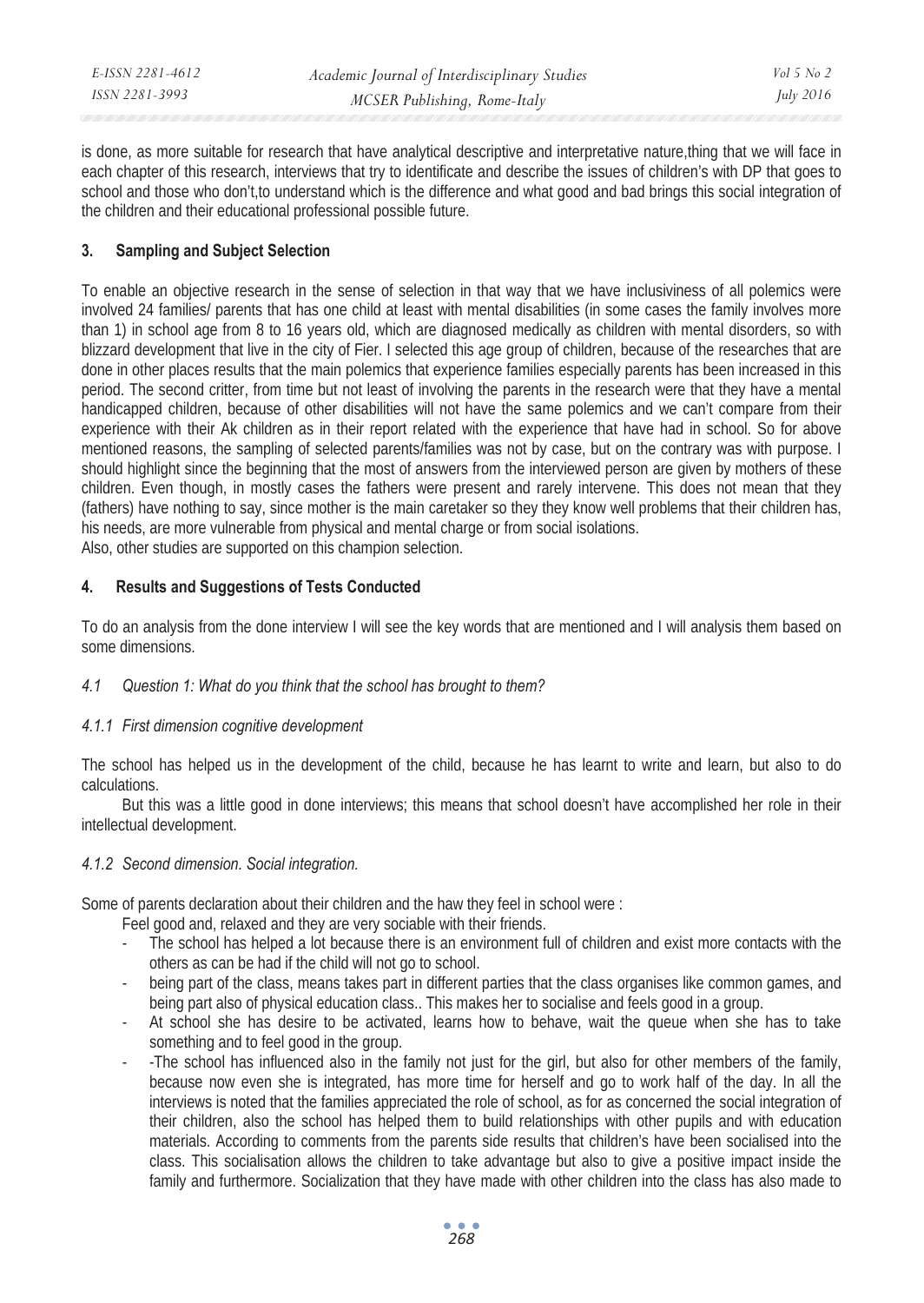find out part of the personality but also to understand the differences they have.

#### *4.1.3 Third Dimension*

Regarding social role, the parents declare that their children haven't been feel part of the group. This is been declared from about 20 interviewed people.

Fourth dimension: Practical autonomy

A few of interviewed parents think that school has helped their children with the autonomy, but they have done it partially.

Families think that the bases of practical autonomy t can learn by themselves and the school offers little bit.

Question 3: What do you think that is missed from the school?

First dimension. Cognitive development:

- They couldn't achieve to calculate and to learn how to write like all pupils in the class.
- Hasn't given the maximum, because my children was with difficulties in learning and following the lessons so my children cant follow the same programme with another children, mean while the school know very good that our children need more time to understand or learn that other children.**-** Our child has passed from year to year without being in condition to face new programs.
- The school from the side of learning and development hasn't done nothing.
- According to us teachers didn't know how to learn, to understand and to follow them step by step and worse again to motivate the children of understanding the values and importance of writing and reading.

The most part of interviewed people say that t school can't offer to their children an organized intellectual development based on their capacity.

This due to the fact that school have an obligation program for all.

Second dimension. Social integration

Children have missed from their teacher that affection that every child should have to be motivated as it should be in the lessons, to fell more safe and calm.

Many times children need that even in school they should express their emotions, but they didn't realise that, because of the school which is show very strict with them, not open and patient to listen those children, understand and then to help them.

A few of the interviewed families think that their children hadn't a social integration in the school.

Third dimension. Social role

**Frequenty** our children have been involved in the class, but this isn't that they profited their proper place, or to be respected for their "speciality".

- The school offers in a way recognition with their classmates and peers but is difficult to provide a social role for a child with disability like our daughter.
- Many times at home our daughter said us that she feels excluded in the school.
- She hasn't a close friend even though she tries by herself to be part of peers group, but without results.
- Of course that her would like to have a close friend like all her peers have, but another children rarely go close to her.
- She has been considered a "weak student" from her schoolmates.
- Sometimes she feels herself excluded for the fact that she is "the weak of the class".

From the declarations of the parents, mostly of the interviewers say that, school doesn't offer to the pupils with disabilities a social role. They are part physically, but from the physiological side they feel that they can't be as they peers and often for this reason are disdained from the group.

## *4.1.4 Fourth dimension. Practical autonomy*

In the school pupils should learn only theory and doesn't practise anything to be independent for them self, know how go shopping, taking the rest, even though I as her mother try to learn by myself.

- She feels terrible that she should go everyday in the school to feed the girl in the break time or to give her the medicaments that she takes every day, because the teacher can't do that. She has difficulty doing that and she said that it's not her responsibility.
- I would add that school as far as concerned to the autonomy of the children with special abilities, doesn't offer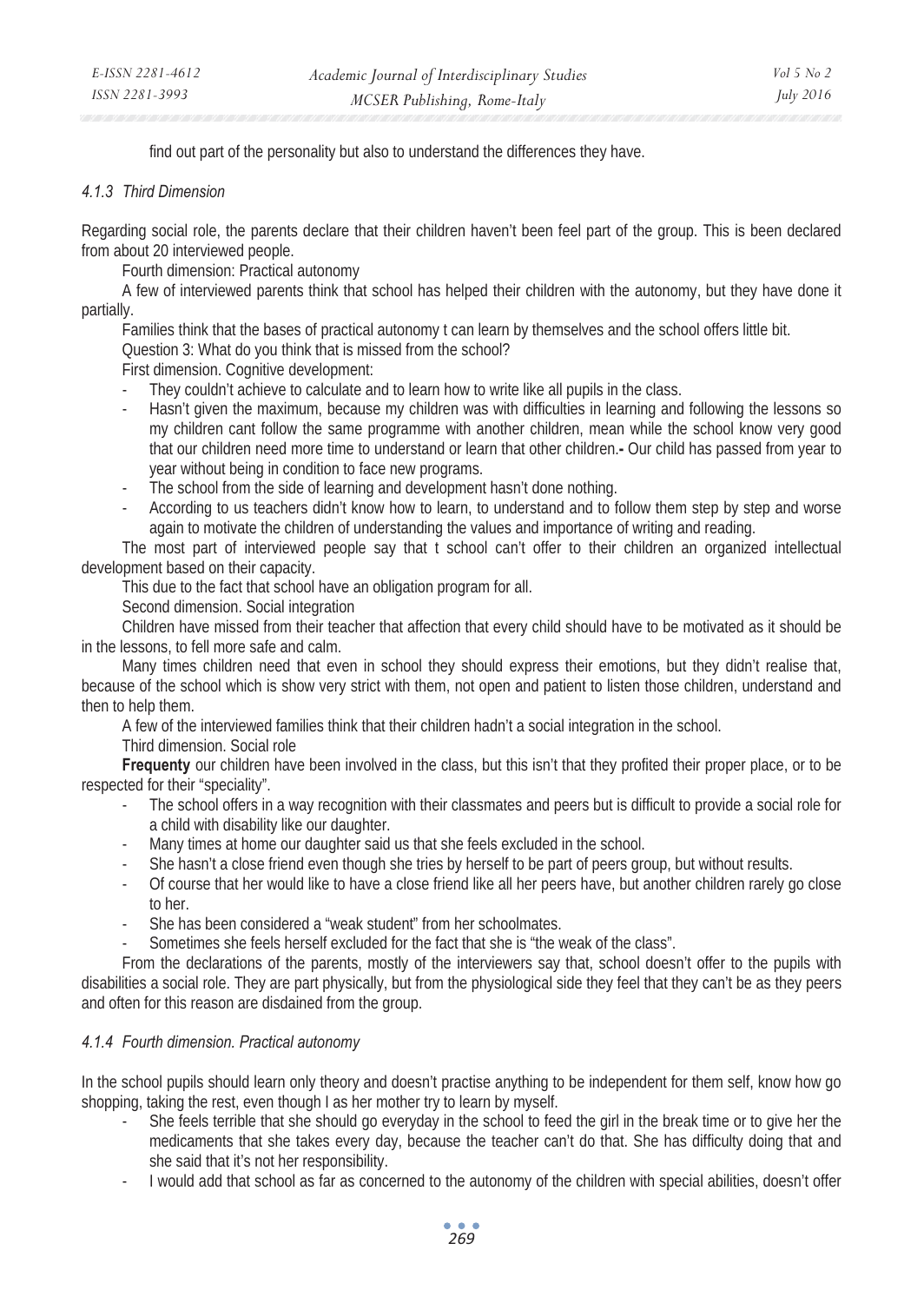| E-ISSN 2281-4612 | Academic Journal of Interdisciplinary Studies | Vol 5 No 2       |
|------------------|-----------------------------------------------|------------------|
| ISSN 2281-3993   | MCSER Publishing, Rome-Italy                  | <i>July 2016</i> |

any alternative, because the school hasn't predicted this in her programs.

 On all parents declaration it seems that in relation of practical autonomy, the school doesn't offer anything. Often these programs are done only in the of part theory and for children with special abilities is difficult to understand without a practical way.

#### *4.2 Question three: What offer you as parents and family that school doesn't offer for your children?*

#### *4.2.1 First dimension. Cognitive development*

- We as parents many times when our daughter watches TV motivate her to learn the subtitles.
- We in family try in all possible forms that we know to achieve the development of our daughter.
- We work with her by telling tales or playing different games, that we think that will help her in developing her and made her to understand the main points of things.

All parents pretend that could give help for her development but this in the support of that they learn in the school. Different parents accepted that they can't work in the proper way for writing, learning or calculating even though they try that know ledges that they had taken from the school being developing by them through practice.

## *4.2.2 Dimension 2.Social integration*

- Fortunately we save as family good tribal relationships and most of our relatives help us with the daughter.
- Their children come here and play with our children by standing together, and help our daughter feel good and learn new things.
- We work with her by telling tales or playing different games, which we thing that develop her to understand the essential of the things,communications,behaviors,rescpeting the others and other like this neighbours and peers that live around us.
- In the family we are all day engaged with our children.
- We go continually in parks and try to create relationships with other children. Due to this dimension families try to influence on social integration of their children this happen often in an unorganised way. Although here is to appreciate the fact that these families are open minded and and doesn't hide their children.

## *4.2.3 Dimension three.Social role*

The affection that they get in the family, because they live everyday with the love of family, makes them more lovely to take care, to help and to be helped from others, to share their emotions with us as parents or with other brothers thanks to family, they in home have learn to manage themselves better.

We learn also to be safe from different dangers that can face on can girl when she made bad friendship in her teenage.

We tell her that one day she will be adult girl. Due to the social role, family has a good influence. The fact that in family the children is treated with love makes her to understand that is appreciated and has a role as sister, brother or cousin. Even though this social role is truncated because the children has to understand that has his own place also in class, society and more.

## *4.2.4 Dimension four. Practical autonomy*

For necessary things of the daily life as personal hygen,maintaining of her room, we in family have learned this things, even though with a bit difficulties, but generally the girl is going well in those directions.

Our children at home, has learned to be autonomy in the way of wearing,lating,personal hygiene etc there things, we thing, that the school couldn't offer to our daughter.

Thanks to family at home, they have learn to be independent, to be more autonomic, more practical and to manage herself better in house work things .

They can maintain them self due to hygiene,cooking enough(salad,cakes,dish), go shopping buying simple things, and also clean the house.

Are very autonomous also in going out, moving through the town,going to school or go for a walk by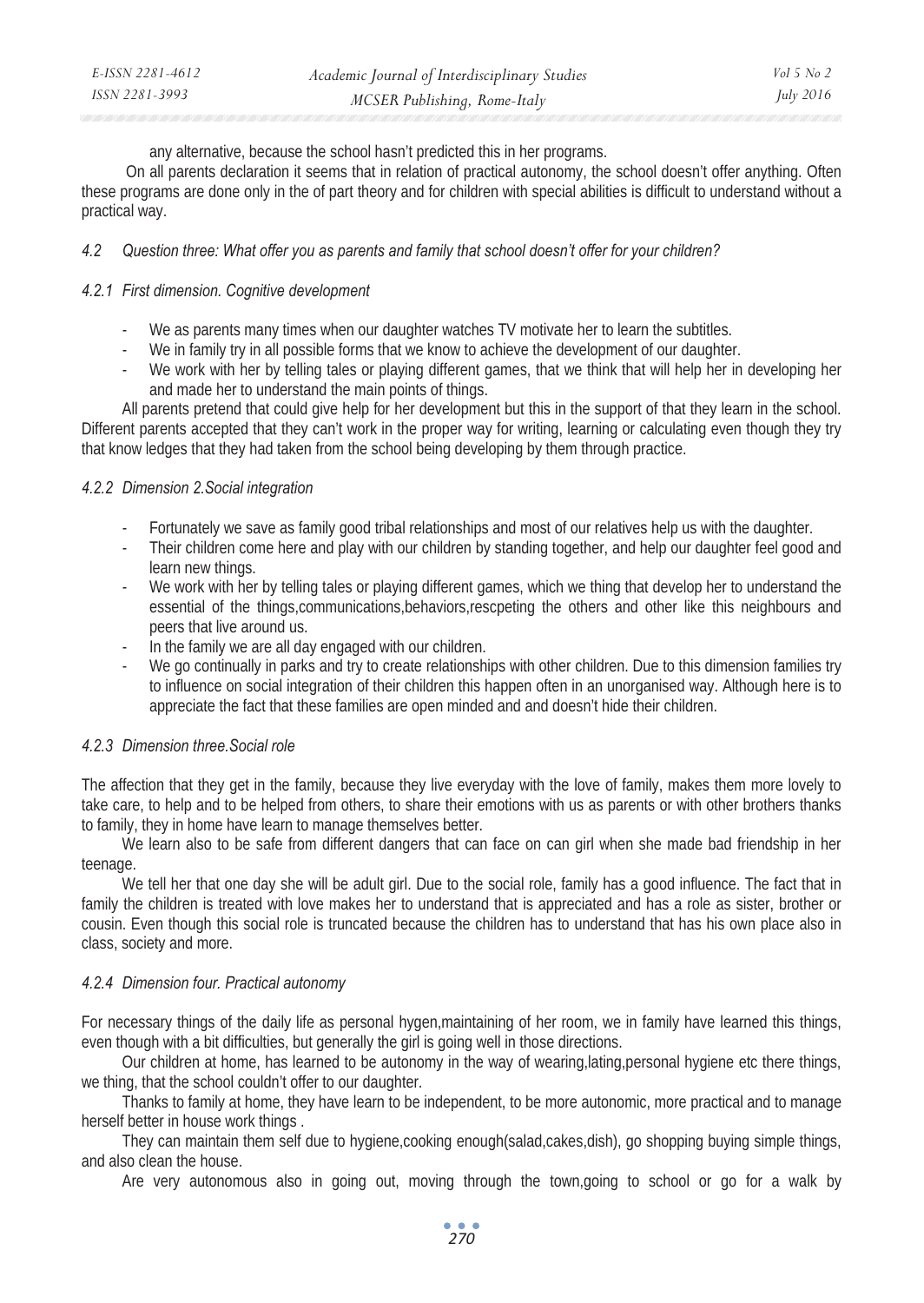themselves.Due to autonomy the family has its main role, is family life which can learn those children practical autonomy. Parents declare that the school can't offer this and especially for the children with special needs.

*4.3 Question four: What do you think/pretend, from your experience, that the school can do/ done more for your children/?.* 

We in our city don't have special schools and those which are, there are in other cities and this is economically impossible for us to send our daughter there.

The programs that are being applied in the school aren't suitable for the development of our girl. The teacher is not specialized psychologically to manage our girl.This, that we as parents would request is that school contribute on a professional education, for any course that our girl can learn to make a profession.

The children even he is with a backwardness development he should know at least to learn a food label, a shop name or to make simple calculations. Otherwise they become dependent fro everything and this not only harms them, but harms also us, because we should stay with them in everything, even though this is an for an elementary thing. So, the school could offer some practising courses or training when this children be able to learn things by repeating many times, because the time that they need to understand things is more long that the time that the others need. Requests parents due to school were a lot. All parents request a school with specialized programs that for us as pedagogues is the project of life for this children.

All parents wanted specialized teachers to take charge their children because actual teaches are not prepared to know and to realize the needs of children with disabilities. Most of the parents requested from school to offer a professional course for their children, in order to be integrated in the society in their future. Parents wanted an effective job due to their cognitive development so they will be able to face the life challenges and to create their own life. In parent's requests seemed also the education for the social role of these childrens,for the place they should have in class or society and this is made by considering their needs and making them to release their potentials. Due to practical autonomy, is a necessity, that is tried to realize only by family and the school does nothing or a bit in this aspect.

Data analysis for children who go to the school. This analysis collects data received from four dimensions and this depend on two principal factors family/school.

- 1. Cognitive Development
- 2. Social Integritation
- 3. Social Role
- 4. Practical Autonomy

David Eechler,the big creator of some intelligence tests considers the intelligence as the ability of a person to understand the world when he lives and to respond her challenges(Etcher 1975)and if we add here the necessary ability to adopt with a culture(Vernon 1976)According to this definition the school should offer an opportunity the children to rehabilitee more their actual abilities to understand the world and life challenges, but is this possible and especially with children with disability on learning? According to this study results: Due to the cognitive development in this aspect school offers a little bit and this results on parents declarations.Childrens are always passive during the lession.From different theories but also from other researches that are done from other countries more developed, seems that school environment plays a very important role for the pupil development and then arise the question, why the school can not accomplish her duty ?Again from the parents data we come to the conclusion that actual teacher aren't adaptive for the capacity of this children.

But what does the family in this dimension? From the interviewers is understood that the families work a lot on their children development and this reminds in a unorganised and unstructured form, after the parent come from different social and professional class. During the declarations of parents seemed their desire to collaborate with school on this direction. According to the declarations of parents they though that social integration was done in a particular way and is more physical integration of these children. According to parents this happens no because from unadaptive mentally to have children with special needs, but for the fact of old mentally from old system. But, is this an answer from society related to the integration of disabled children? Of course not! Here the school and society system should take more collective rensponsability.From other side family try to do a social integration, but again is insufficient.

According to Nomenclature of life experience (Fovgey rollas et al.1998) social role is determined by the responsibilities, relationships, education, work and fun when we can mention inter personal, professional orientation, sport games etc.

In this context t we can compare the social role of disabled children from the school. They didn't feel part of a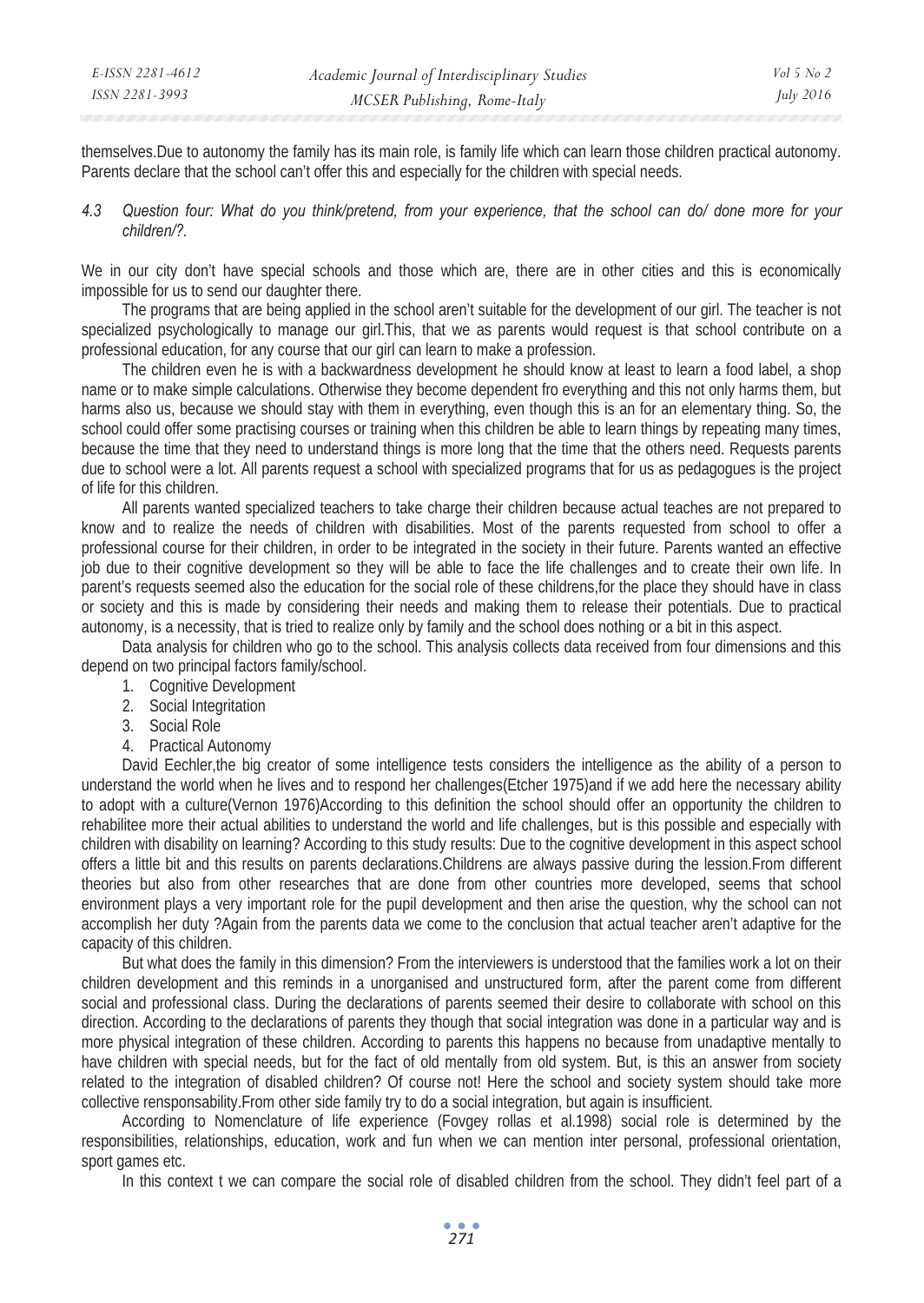| E-ISSN 2281-4612 | Academic Journal of Interdisciplinary Studies | $Vol_5$ No 2     |
|------------------|-----------------------------------------------|------------------|
| ISSN 2281-3993   | MCSER Publishing, Rome-Italy                  | <i>July 2016</i> |
|                  |                                               |                  |

group, could't create interpersonal relations, felt exempted or pitied. From the requests of parents seemed also and the absence of professional courses for these people. This means that they don't exist. Here seems better that the school hasn't accomplished her duty to give those children a social role. On the other hand the family try to give a role in the family but this is insufficient to consider these children that they have a role in the society. Again according to Nomenclature of life expressions(Fougeyrolles et al 1998)the activities of daily life include a variety number of expressions like,eating,physical condition,personal care,movement etc.In this part of development the children of school has an important role, but seems that it don't do anything. Maybe is this an absence of educational system in Albania? Because in this aspect the school doesn't do anything, especially in practical way, for example if we could see programs maybe we face with orientations on road but would this have the same value for the children with difficulties? Could they get directions on the road? What about the diets, cures, physical and mental state, personal hygiene, what does the school do? Almost nothing. But which can be the problem? Maybe the organisations of educational system, because even that we talk about integration no one has been able to see this practices in all dimensions. In educational practices of foreign schools, is school that cares for these aspects. In practices of west states is school that has fixed programs to form those expressions. The children go to the supermarket learning in that way how to use the money, the way of communication in different places, respecting the roles, etc, they eat sometimes together, have a journey with public transport and other activities like this. But even while what does the family in this aspect? Everything can be possible. Parents declare that they teach their children those life expressions and this helps also for the fact that the house is a place when children can learn more about eating, hygiene or live. But can all parents be well-organised for this direction? Even not all parents would be able to do that, and also the school what would happen with these children? They wouldn't have anymore the right of education but has the school or society the right of doing that? Absolutely not!

## **5. Conclusions**

Person with special abilities need equal opportunities,not mercy. Like in all other regions of the world, also at us people with special needs want equal opportunities and access in all social recourses, for example in inclusiveness education,new technologies, social and health services, sports and activities of free time also services of consume.

Barriers in society lead to discrimination and social expulsion the way that our societies are organised often means that special needs people aren't able to have completely their rights and often are expel from the society. From this research we saw that special need people have low level of educational admitation. Also results that a big number of special need people live in an extreme poverty.

Special needs people should go out from invisible citizen image. The discrimination that they feel sometimes is based in the prejudice that exist for them and in most of the cases it happens because of the fact that these persons are forbidden or underestimated and this leads to the creation and reinforcement of these. Environmentally and mentally barriers and this don't permit special needs people to be part of the society. Families of special need people and especially those who have mentally weakness, should be helped from the school, because they play vital row in the education and social involvement. In this point should be taken the adequate steps for this family from the public and educational authorities, and for special needs people in the most includes.

Special needs includes in the society is an actual priority way. People with special needs should have access in education, health services, professional and social services in all opportunities that exist for other persons without disabilities. The needs of disability and their families are different and this important to be compliant with plans, which taking to consideration the person and different aspects in his life. Nothing can be done for disabled persons without them. It should be created opportunities to give these persons and their families support and should undertake actions in dialog ways and cooperation with traditional schools and they who support special needs.

The school should take principal role on the diffusion of message that the right of them should understand and accept, helping in this way to take way the fear, myths or bad/conceptive and supporting the effort of all community.

It is necessary to have education for all based on full equality and participation Principe. Education place and important role for the future of everybody as personal or social point of view. This is why the educational system should be the essential place to ensure personal development and involvement, that would permit children and young's with special needs to be as independent as possible. Educational system is the first step to inclusiveness society.